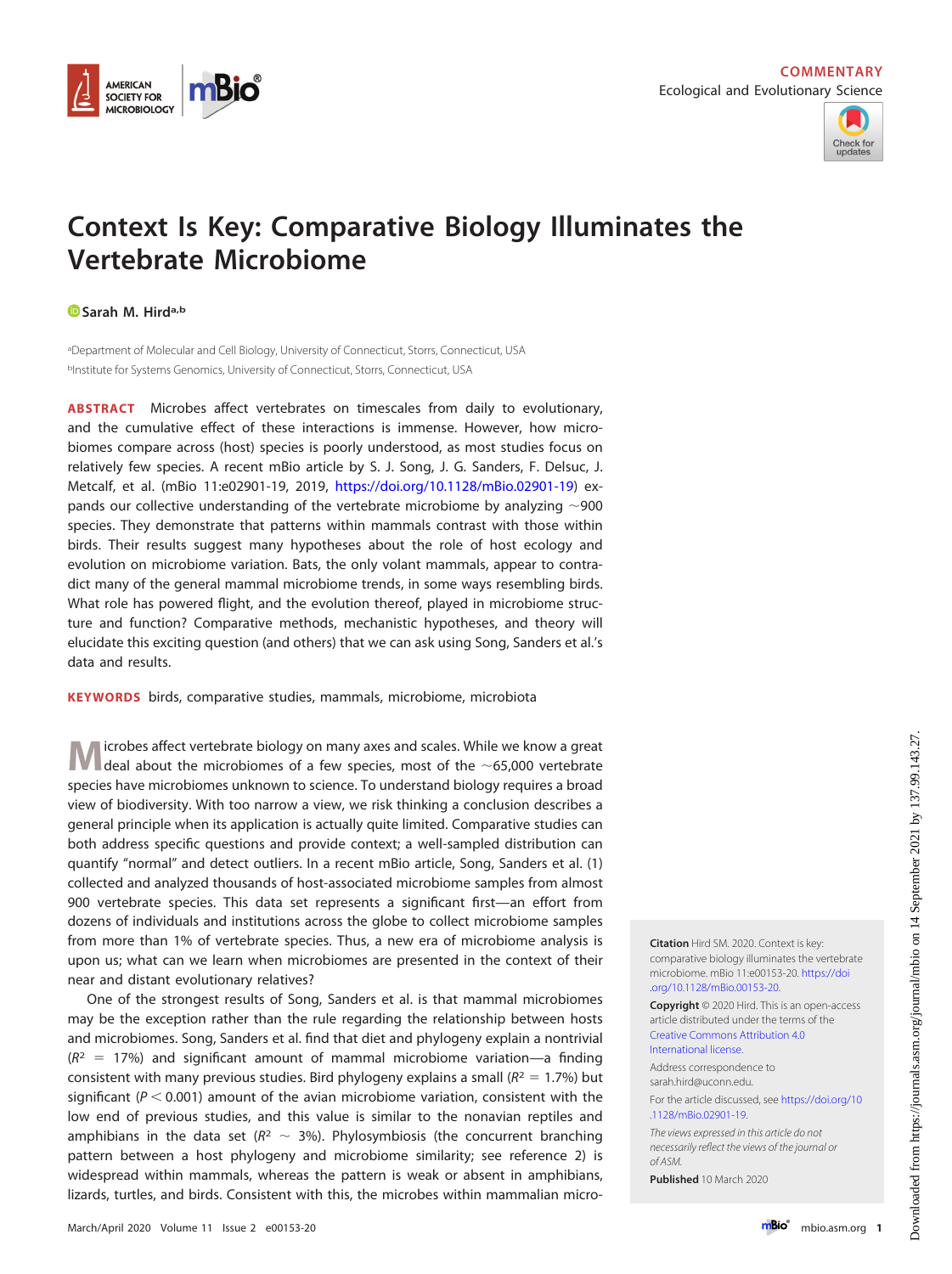biomes are often taxonomically restricted, exhibiting high host specificity. Birds show a dissimilar pattern of low specificity (specificity could not be tested in the other vertebrate clades). The authors note that there is growing evidence that questions whether findings from mammals generalize across vertebrates; Song, Sanders et al. add to this evidence.

The many adaptations of mammals provide hypotheses for mammalian microbiome exceptionalism. Their namesake adaptation, mammary glands, produce milk, which constitutes a direct path for vertical inheritance of (portions of) the microbiome. Additional mammalian traits, such as endothermy, live birth, herbivory, and large sizes, likely also influence the microbiome. All that being said, the degree that host class explains microbiome variation was surprisingly low— only 4.9%—which indicates that variation in the microbiomes of vertebrates is largely contained within classes and not distributed among them.

Another major result from Song, Sanders et al. is that the exception to mammalian exceptionalism appears to be bats. Bat microbiomes are more bird-like than mammallike in their degree of phylosymbiosis, taxonomic composition, and specificity of the microbiome, and the two groups overlap nearly entirely in the ordination containing all the samples. This is a remarkable finding that the authors suggest may be due to both lineages using powered flight for locomotion.

In their concluding remarks, the authors say that comparative methods offer a way to discover and validate mechanisms responsible for the patterns in their data. Looking forward, Song, Sanders et al. should spur development in three key areas of microbiome research:

- Application of phylogenetic comparative methods to microbiome data
- Development and testing of mechanistic hypotheses to dissect and validate the discovered associations
- Development and testing of protocols for consistent sampling of microbiomes from diverse species.

**Phylogenetic comparative methods.** Comparative methods detect patterns and processes shared across multiple species. Furthermore, all organisms are related by phylogeny, and many traits are not independent of that relationship, so phylogenetic comparative methods (PCMs) are needed to account for that relationship [\(3\)](#page-3-2). PCMs can analyze the evolution of traits in a phylogenetic framework and estimate ancestral states. If we are interested in the relationship between microbiome traits and host life history traits, we need to look at them in a phylogenetic context. Powered flight has evolved four times—twice in extant vertebrates (birds and bats), once in insects, and once in extinct pterosaurs. The evolution of powered flight is difficult to study, as the fossil record is both patchy and incomplete. Studying how the evolution of flight affected the microbiome is even more difficult because we entirely lack a fossil record of the microbiomes that existed in the preflight lineages. Since major evolutionary transitions tend not to be replicated, the power of comparative methods to resolve their causes and consequences is fundamentally limited [\(4\)](#page-3-3). Fortunately, there are many underlying mechanistic hypotheses that we can robustly test in field and laboratory settings.

**Mechanistic hypothesis testing.** What aspects of host biology are causing the patterns detected by Song, Sanders et al.? Several mechanistic hypotheses are discussed in Song, Sanders et al. that are fertile ground for testable experiments across clades. While flight has only evolved once in each group, birds and mammals share considerable variation in many pertinent continuous traits, such as size and diet [\(Fig. 1\)](#page-2-0).

One such hypothesis is that birds and bats share several physical adaptations of the gut that may influence the microbiome, including shorter intestinal length and more rapid digestion times than their nonflying relatives. Rate of digestion is influenced by many aspects of host physiology and may be a significant contributor to microbiome variation in terms of diversity, composition, stability, specificity, and strength of signal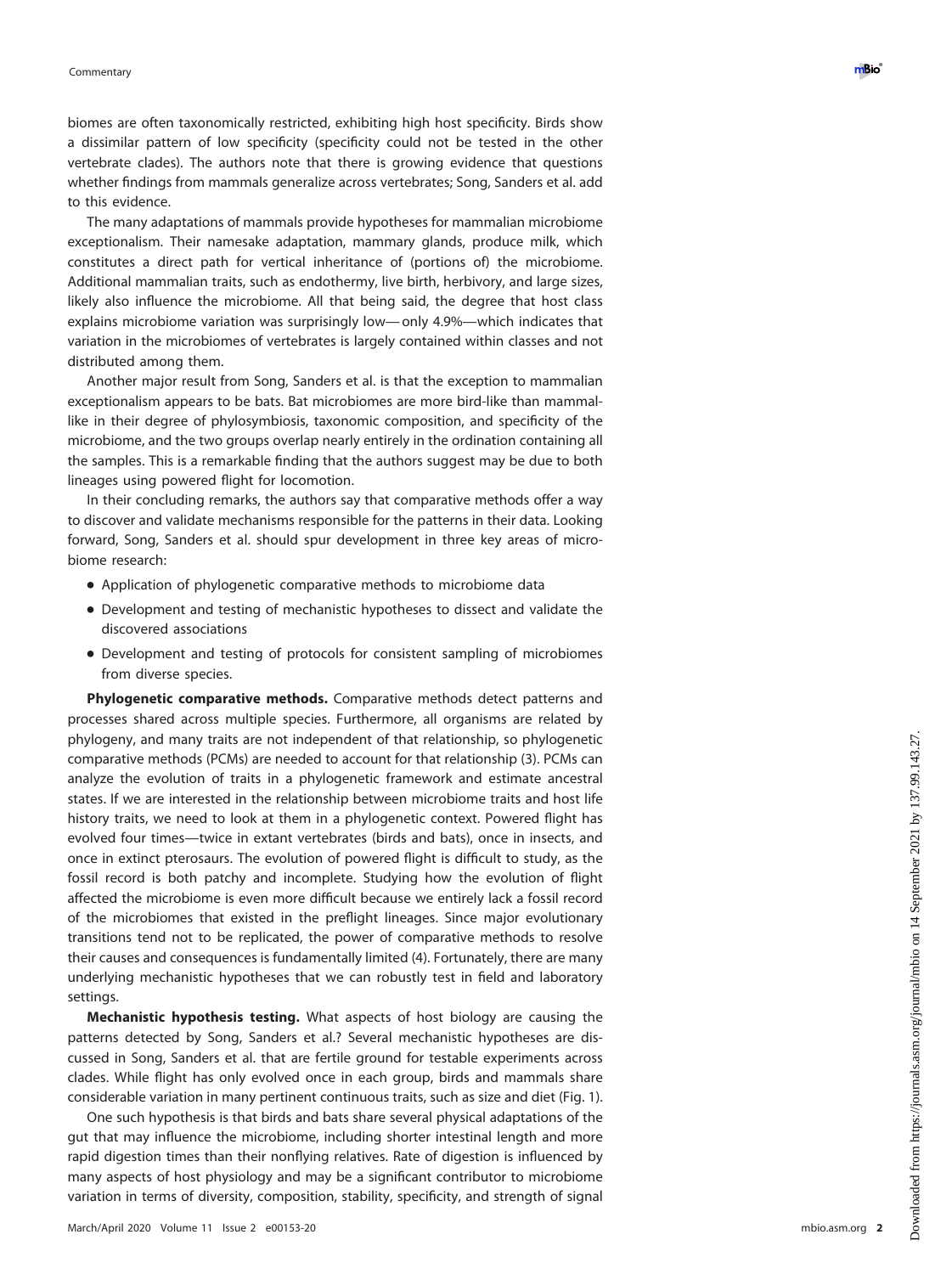

<span id="page-2-0"></span>**FIG 1** Whereas flight (filled shapes) has only evolved once in birds (in red) and once in mammals (in blue), both classes span orders of magnitude in size and contain species with diets that range from 0 to 100% plant material. These traits may be useful for mechanistic hypothesis generation and testing regarding microbiome diversity. (Data from Song, Sanders et al., Data File 1.)

in the data (i.e., error). The mean retention time (MRT) of food could impact how degraded the diet-associated microbes are upon excretion from the host (increasing the noise/signal ratio). MRT could impact how strongly resident microbes adhere to mucosal linings (again, increasing the noise/signal ratio). MRT dictates how much time resident microbes have to multiply on digesta. MRT is related to how frequently an organism excretes, which brings up additional hypotheses on the comparability of fecal samples ("Are all poops created equal in terms of sampling effort?"). Retention time can be measured and experiments can be designed to quantify MRT's effects on the microbiome. Comparison across clades with similar gut retention times despite differences in overall size and ecology will elucidate which aspects of the microbiome are affected by this property. MRT is related to the diet and size of a host, making it well suited to phylogenetic comparative methods.

There are many testable hypotheses that, in the proper phylogenetic framework, may or may not implicate flight as an ultimate source of microbiome variation. Going forward and building off the results of Song, Sanders et al., we must construct mechanistic hypotheses for how adapted structures, unique ecologies, and interactions between host and environment influence specific features of the microbiome. Functional validation of the hypotheses in the lab and the development and use of theory are other ways to test what processes are important in a comparative framework.

**Consistent sampling.** A last lesson learned from Song, Sanders et al. concerns sample collection. The logistics of collecting samples from thousands of individuals are complex and constitute much of the reason that providing open access to the data is so beneficial to the scientific community. In a lab setting, best practices may be that a single individual collects all the samples for a study to minimize inconsistencies across collections. It is unreasonable to apply this standard to large comparative studies, and yet, sampling consistency is still paramount. Controlling for the various human and location-linked variables that could influence the microbiome is critical. Sample storage